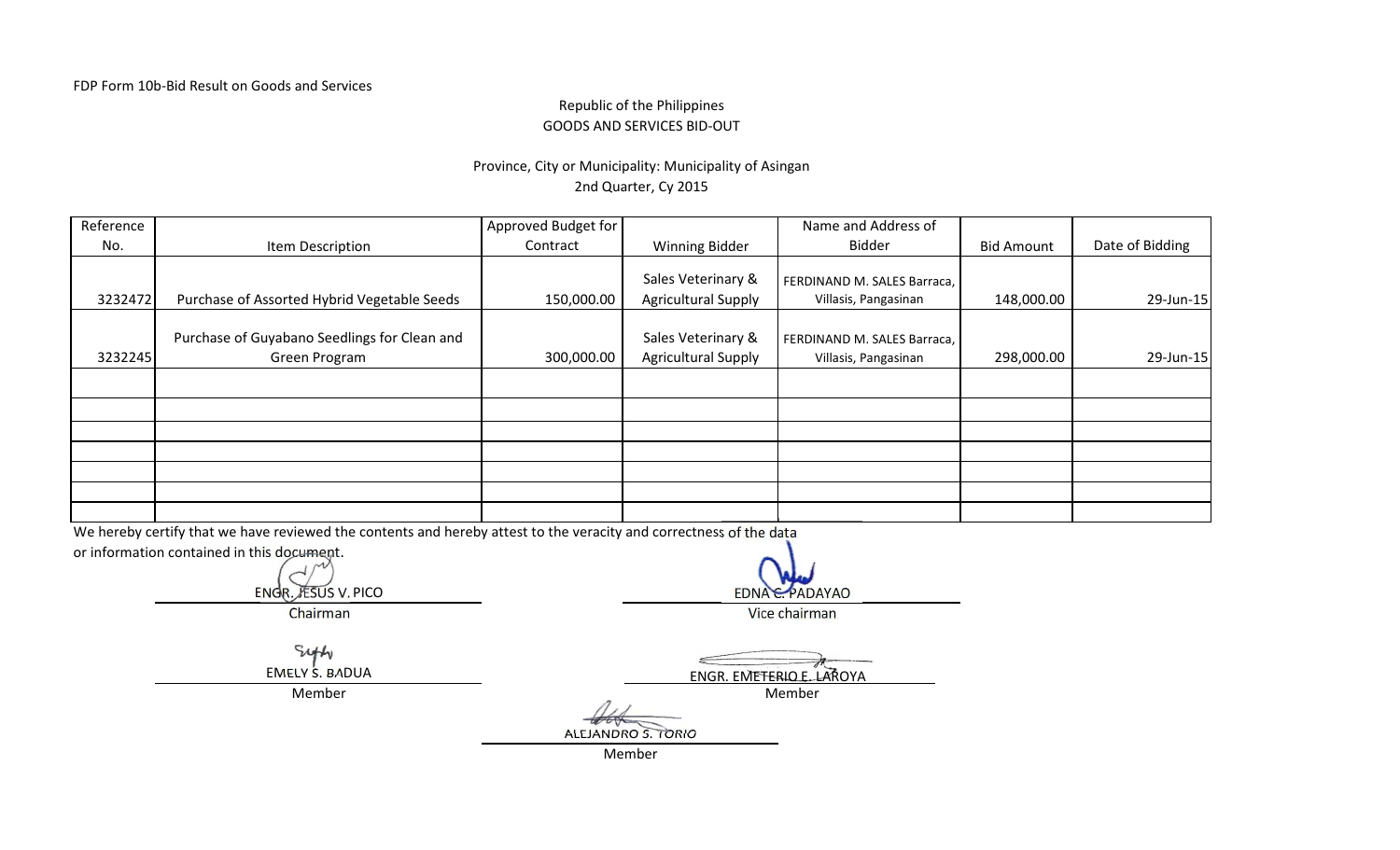### Republic of the PhilippinesCIVIL WORKS BID-OUT

## Province, City or Municipality: Municipality of Asingan2nd Quarter, Cy 2015

|           |                                     | Approved           |                            |                                           |                             |                   |                          |          |
|-----------|-------------------------------------|--------------------|----------------------------|-------------------------------------------|-----------------------------|-------------------|--------------------------|----------|
| Reference |                                     | <b>Budget for</b>  |                            |                                           |                             |                   |                          | Contract |
| No.       | Name of Project                     | Contract           | Location                   | <b>Winning Bidder</b>                     | Name and Address            | <b>Bid Amount</b> | <b>Bidding Date</b>      | Duration |
|           | Continuation of the Concreting of   |                    |                            |                                           | MA. LORETO U. IGNACIO       |                   |                          |          |
| 3089965   | Pugong & PAO Local Access Road      | 200,000.00         | <b>Ariston East</b>        | <b>3K BUILDERS</b>                        | Nancayasan, Urdaneta City   | 198,964.00        | $1-Apr-15$ 13 days       |          |
|           |                                     |                    |                            | <b>ROXSAN</b>                             | <b>ENGR. THEODORE</b>       |                   |                          |          |
|           | Concreting of Local Access Road at  |                    |                            | <b>CONSTRUCTION &amp;</b>                 | <b>EMMANUEL P. ROXAS</b>    |                   |                          |          |
| 3090037   | Sitio Kawakan                       | 200,000.00         | <b>Ariston West</b>        | <b>SUPPLY</b>                             | <b>Bactad Urdaneta City</b> | 199,685.92        | $1-Apr-15$ 13 days       |          |
|           |                                     |                    |                            |                                           | MA, LORETO U, IGNACIO       |                   |                          |          |
| 3089801   | Improvement of Multi-purpose Hall   | 200,000.00         | Calepaan                   | <b>3K BUILDERS</b>                        | Nancayasan, Urdaneta City   | 199,953.14        | 1-Apr-15 $17$ days       |          |
|           |                                     |                    |                            |                                           |                             |                   |                          |          |
|           | Continuation of the Construction of |                    |                            |                                           | MA. LORETO U. IGNACIO       |                   |                          |          |
| 3089776   | Multi-purpose Hall                  |                    | 200,000.00 Carosucan Norte | <b>3K BUILDERS</b>                        | Nancayasan, Urdaneta City   | 199,370.53        | 1-Apr-15 $15$ days       |          |
|           |                                     |                    |                            | A.P. TAGARINO<br><b>ENGINEERING &amp;</b> | ENGR. ARMANDO P.            |                   |                          |          |
|           | Continuation of the Construction of |                    |                            | <b>CONSTRUCTION</b>                       | <b>TAGARINO</b><br>Brgy.    |                   |                          |          |
| 3089855   | <b>CHB Lined Canal</b>              |                    | 200,000.00 Carosucan Sur   | <b>SERVICES</b>                           | Bautista, Caba, La Union    | 199,651.20        | 1-Apr-12 $25$ days       |          |
|           |                                     |                    |                            |                                           | <b>ENGR. THEODORE</b>       |                   |                          |          |
|           |                                     |                    |                            | <b>ROXSAN CONSTRUCTION</b>                | <b>EMMANUEL P. ROXAS</b>    |                   |                          |          |
| 3089931   | <b>Construction of Streetlights</b> | 200,000.00 Coldit  |                            | & SUPPLY                                  | Bactad Urdaneta City        | 199,421.57        | 1-Apr-15 17 days         |          |
|           |                                     |                    |                            | A.P. TAGARINO                             |                             |                   |                          |          |
|           | Continuation of the Concreting of   |                    |                            | <b>ENGINEERING &amp;</b>                  | ENGR. ARMANDO P.            |                   |                          |          |
|           | Road Shoulder                       |                    |                            | <b>CONSTRUCTION</b><br><b>SERVICES</b>    | <b>TAGARINO</b><br>Brgy.    |                   |                          |          |
| 3089931   |                                     | 200,000.00 Palaris |                            | A.P. TAGARINO                             | Bautista, Caba, La Union    | 199,528.88        | $1-Apr-15$ 15 days       |          |
|           |                                     |                    |                            | <b>ENGINEERING &amp;</b>                  | ENGR. ARMANDO P.            |                   |                          |          |
|           | Construction of Stone along         |                    |                            | <b>CONSTRUCTION</b>                       | <b>TAGARINO</b><br>Brgy.    |                   |                          |          |
| 3089905   | Communal irrigation (CIS)           |                    | 200,000.00 Poblacion East  | <b>SERVICES</b>                           | Bautista, Caba, La Union    | 199,996.65        | 1-Apr-15 $\vert$ 20 days |          |